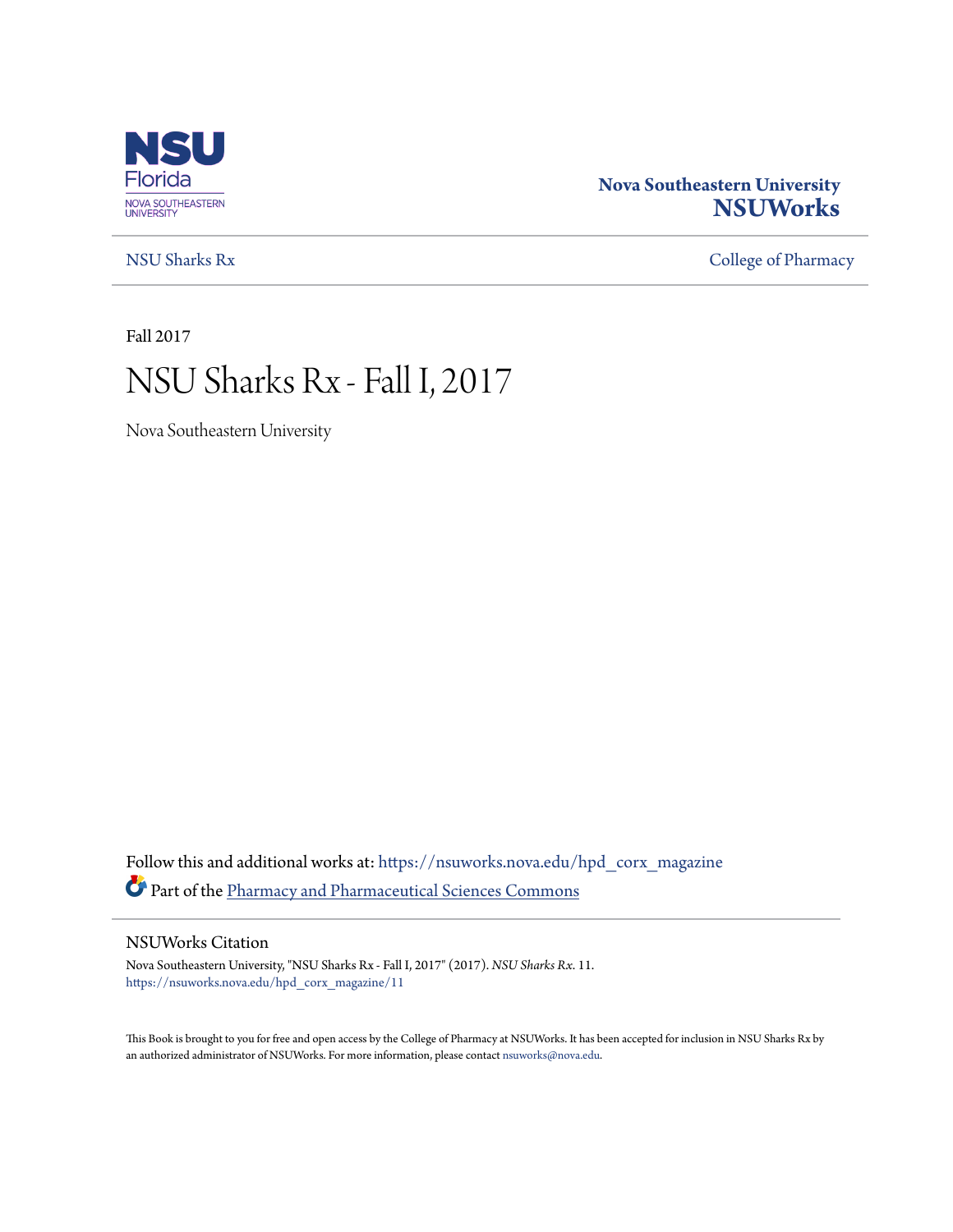





Lisa Deziel, Pharm.D., Ph.D. Dean, College of Pharmacy

A sincere welcome to our 2017 incoming class – a highly talented and diverse group of 284 students who are pursuing professional or graduate degrees within the College of Pharmacy (COP). They enter a culture at our college that encourages engagement and rewards excellence. Nova Southeastern University (NSU) is in the midst of its "Realizing Potential" campaign. What we do best at the College of Pharmacy is provide students with the opportunities needed to realize their potential. As you will read in this newsletter, our students are encouraged to be involved in the profession and, as a result, are being recognized at local, state, and national levels. Accomplished faculty, a wide range of student organizations and activities, leadership development and personal mentoring at both the college and university levels, give students ongoing support for their professional goals, resulting in an engaged student body who become successful alumni! Our students and faculty in Fort Lauderdale/Davie, Puerto Rico, and Palm Beach are passionately participating in professional activities and creating vital

international connections. Don't miss our Global Pride section for more information on our summer travels around the world. Learning from our international colleagues and helping to transform pharmacy education around the world are part of our strategic plan. NSU COP is proud of our amazing students, alumni, faculty and staff featured in this edition of our newsletter.

### *Shark Pride!*

Lisa Deziel, Pharm.D., Ph.D.

# **COLLEGE PRIDE**

**College welcomes 284 new students**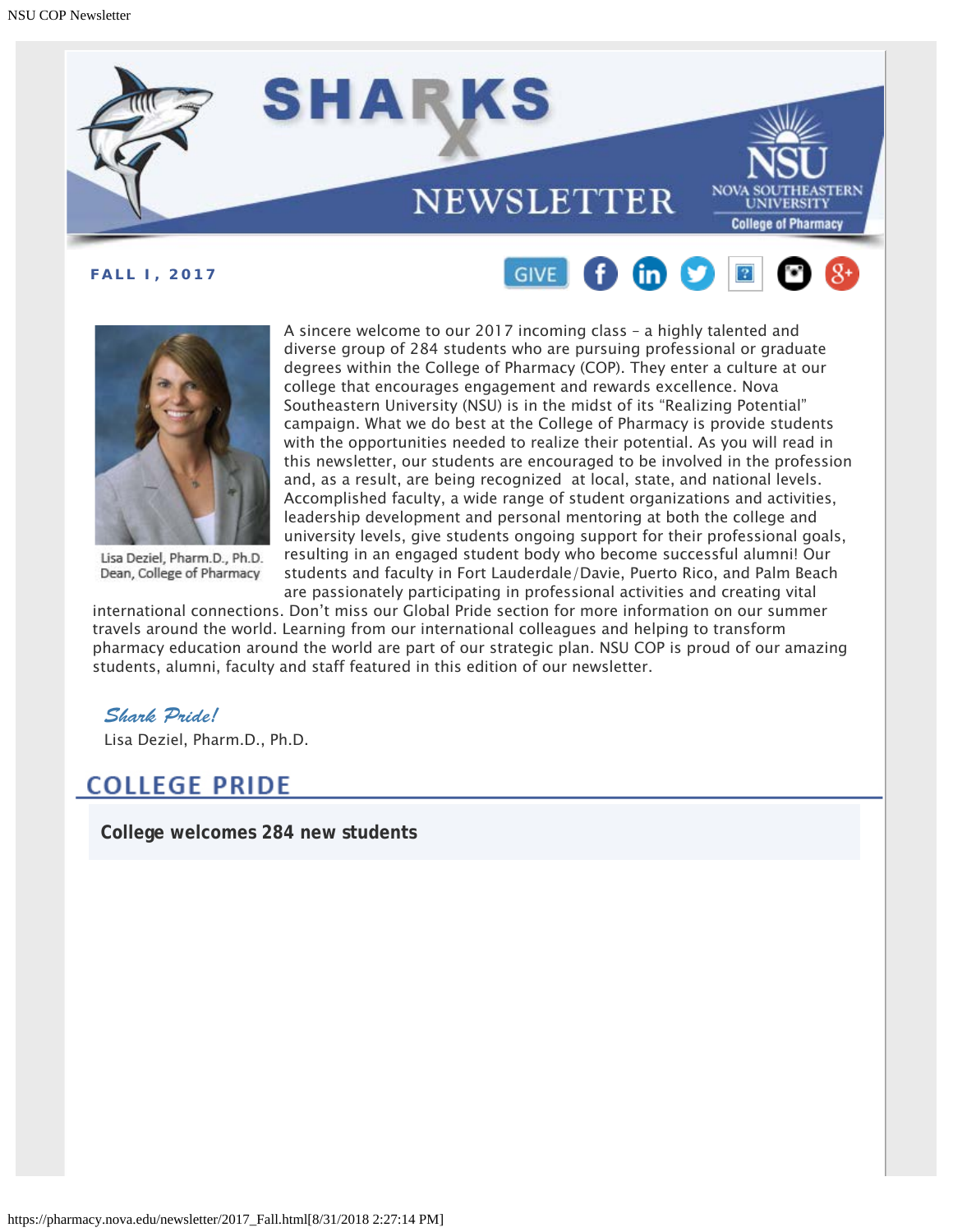

NSU COP welcomes 284 students into its professional and graduate programs this fall.

- Pharm.D. program: 249
- M.S. in Pharmaceutical Affairs: 26
- M.S. in Pharmaceutical Sciences: 4
- Ph.D. in Pharmaceutical Sciences: 5

This year's orientation activities included informational sessions and meet the faculty opportunities, as well as the annual White Coat Ceremony for the Pharm.D. students. The White Coat Ceremony was once again sponsored by our partner APOTEX, Corp., and marks the professional students' entry into the profession of pharmacy and a milestone in their journey of pharmacy education.

#### **College of Pharmacy Continuing Education Program receives 6-year Accreditation**

For the past 22 years the College of Pharmacy Continuing Pharmacy Education department has been offering continuing professional development courses for pharmacists and pharmacy technicians from across Florida and the United States. Under the continued leadership of Carsten Evans, Ph.D., executive director, Continuing Education and Professional Affairs, this year the program achieved a full 6-year extension of accreditation from the Accreditation Council for Pharmacy Education (ACPE). [Read more](https://nsunews.nova.edu/college-of-pharmacy-continuing-education-program-receives-6-year-accreditation/).

### **College surpasses Giving goal**



This year, the College of Pharmacy had 60% department participation in the annual giving campaign, ranking as the second highest academic unit university wide. The Office of Annual Fund Department of NSU hosted a "Thanks-A-Latte" breakfast for the College as a token of appreciation for participating in the annual fundraising event. Thanks-A-Latte celebrates those departments within NSU that meet or surpass their department's annual goal for faculty and staff giving, which is 50%. Thank you to all who support the fund as we continue [Realizing Potential.](https://realizingpotential.nova.edu/index.html)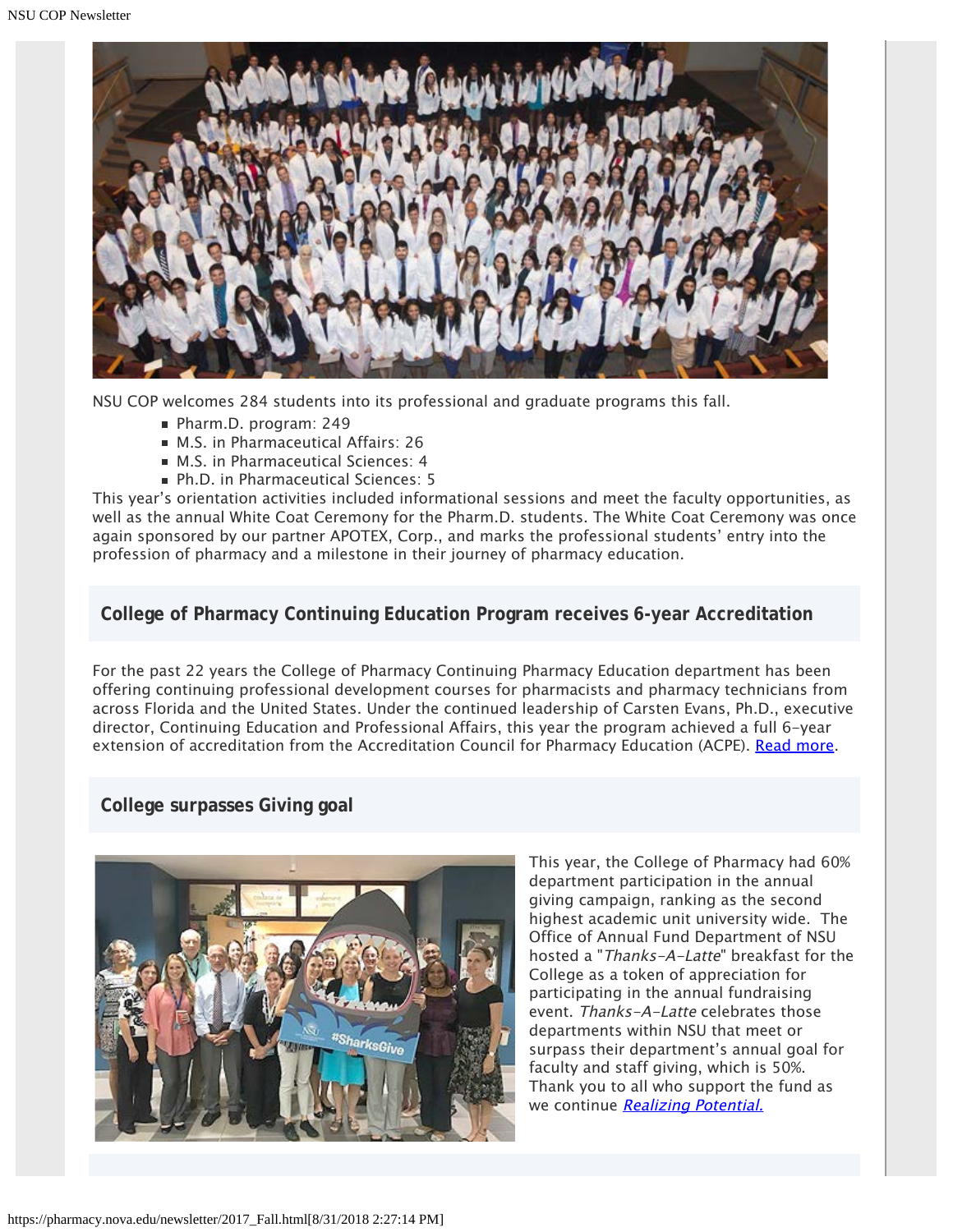### **NSU COP Puerto Rico Shine at PR Pharmacist Association Convention**



Faculty and students from NSU COP Puerto Rico Campus actively participated in activities at this summer's Puerto Rico Pharmacist Association Convention. Continuing education presentations on a wide variety of topics were offered to attendees by COP faculty members, including:

- Medication Errors in the Professional Practice: Taking a Look to the Second Victim (B. Ortiz, Pharm.D. ('03))
- Generalized Treatment Approach to the Geriatric Patient (R. Lozada, Pharm.D. ('11))
- Update in Diabetes: Pharmacist Role in Therapy Management (F. Colón Pratts, Pharm.D.)
- Immunization: Pharmacist Contribution to Patient Care (B. Ortiz, Pharm.D. ('11))
- Infection Control (R. Lozada, Pharm.D., ('11), and others)

Pharm.D. students from the Class of 2018 Laura Amadeo, Carlos Martínez and Yeiry Pérez presented their first place winning poster from the 2017 Pharmacy Seminar Course entitled Healthware: A New Tool for Pharmacists to Improve Adherence; and faculty member Kalumi Ayala, Pharm.D., ('05) presented her poster entitled Patient-Centered Clinical Pharmacy Services: Promoting Appropriate Utilization of Natural Supplements in Patients Living with HIV. On the final day of the convention students and faculty participated in the PR Pharmacist Association 5K race.

### **Meet the residents**



Melissa Jimenez, Pharm.D. ('10) began her PGY-1 Community Pharmacy Residency at the NSU Clinic Pharmacy at the Fort Lauderdale/Davie campus. Prior to coming to NSU COP, Dr. Jimenez worked in independent and community pharmacies and, recognizing the importance of additional training, sought a residency program which would provide the advanced training she desired.

Stephanie Kourtakis, Pharm.D., graduated from the University of Michigan in Ann Arbor, Michigan in 2016. She completed her PGY-1 Community Pharmacy Residency at Mercer University College of Pharmacy and Kroger Pharmacy in Atlanta, Georgia. Dr. Kourtakis is passionate about chronic disease management and patient and student education and is serving as a PGY-2 resident in Ambulatory Care at NSU.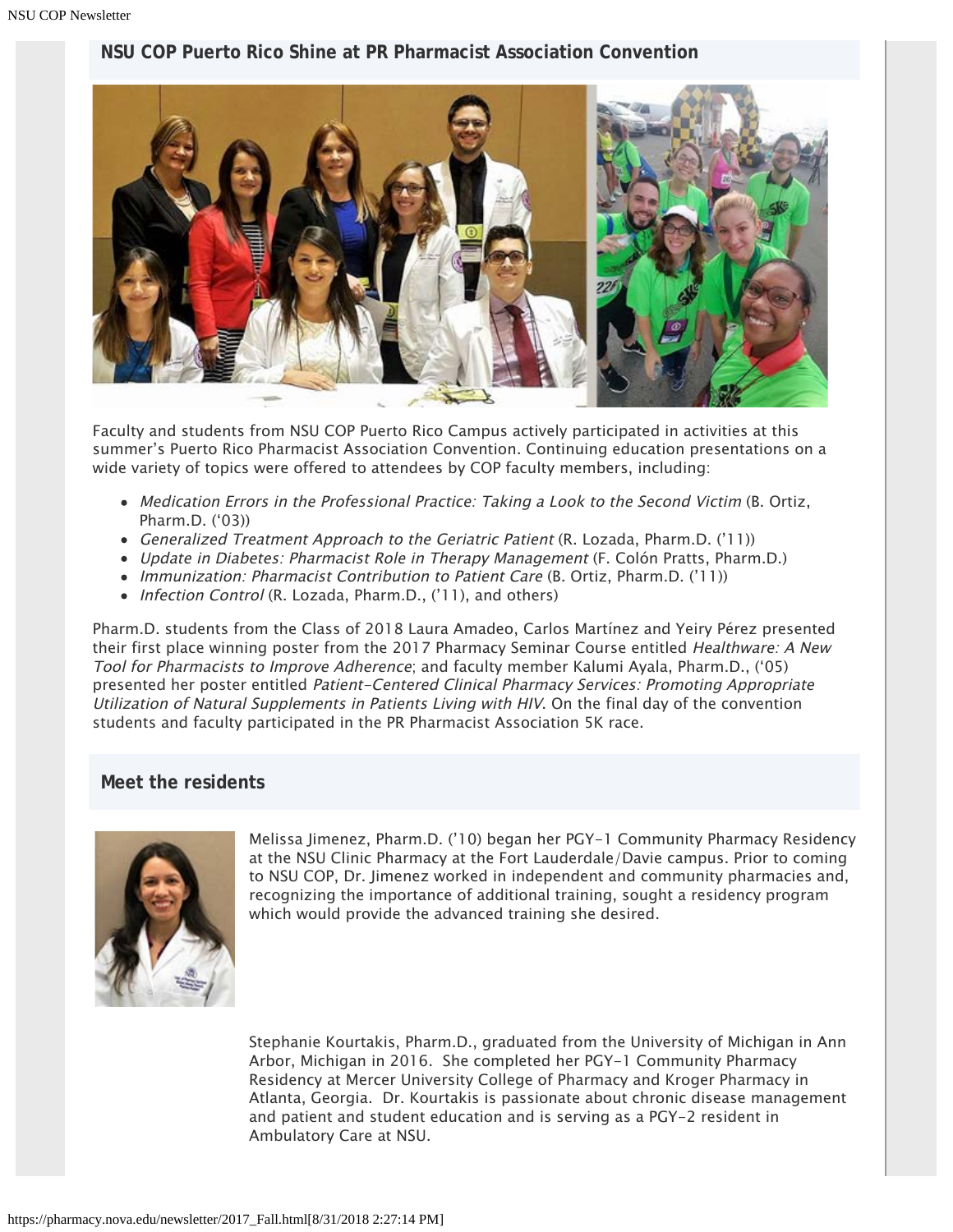



Alicia Lopez, Pharm.D., graduated from Shenandoah University in Northern Virginia in 2016. Dr. Lopez is completing her PGY-2 Psychiatric Pharmacy Residency at NSU. Lopez is an alumna of NSU having completed her undergraduate degree at NSU.



Zachary Pape, Pharm.D., earned his Pharm.D. in 2016 from Drake University in Des Moines, IA. Dr. Pape completed his PGY-1 training at Community-Based Pharmacy Residency at West Virginia University in Morgantown, WV. He will be completing the PGY-2 Ambulatory Care Residency at NSU. Pape is new to South Florida and is excited to advance the role of pharmacists in the ambulatory care setting.



Chloe Tamargo, Pharm.D. ('17) is a PGY-1 Managed Care/ACO Resident. Dr. Tamargo is excited to continue her educational journey with NSU COP.

For more information on residencies visit [NSU COP Residencies.](http://pharmacy.nova.edu/graduate/residencies.html)

#### **New staff members**



Samuel Lesane, III, joined the student affairs staff at the Fort Lauderdale/Davie campus in July. Prior to coming to NSU Mr. LeSane was at John Jay College in New York, NY. Mr. LeSane will be working to promote the initiatives of the student affairs office and the college.

Jose Pomales Lopez, MBA, joins the staff in San Juan, PR as the coordinator of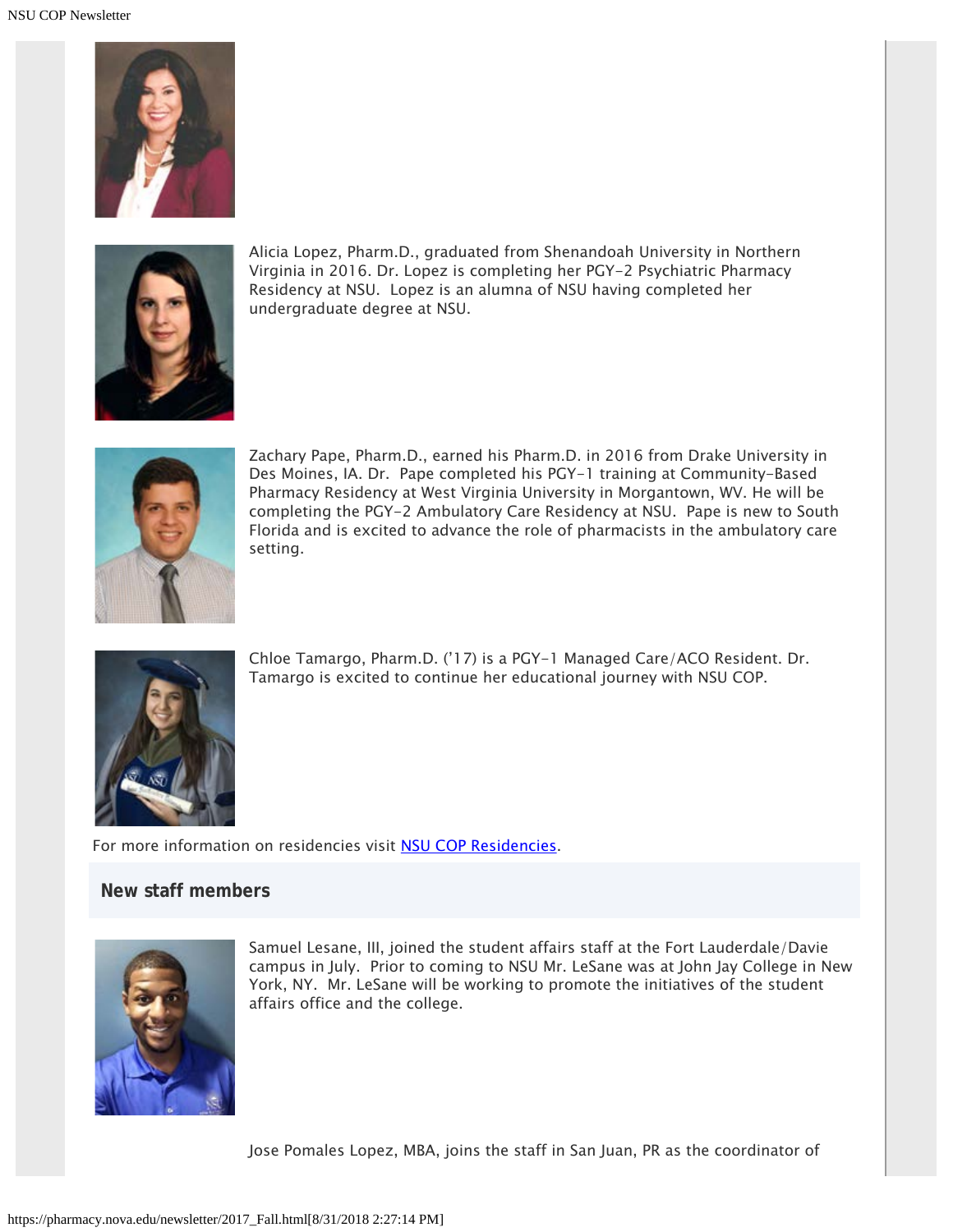

student services and recruitment. He received his M.B.A. from Pontificia Universidad Católica de Puerto Rico and prior to coming to NSU created and served aa author of several workshops on technology in academia.



Brian Stonebraker, M.S. is the International Program Coordinator responsible for global initiatives and the advanced standing students. Mr. Stonebraker received his masters in organizational learning and leadership from Barry University and taught K-12 in the School District of St. Lucie County.



Marc Sylvestre, B.A., started as Academic Coordinator I in the academic support services department. He received his B.A. from Broward College (BC) and was part of the academic support center at BC for 2 years prior to joining NSU COP.

# **STUDENT PRIDE**

Students at the Puerto Rico Campus participated in an interprofessional health fair in Ponce, Puerto Rico. In addition to the NSU student pharmacists, the collaborative effort included students from the Notre Dame School of Pharmacy (NDMU SOP), Colegio de Farmacéuticos de Puerto Rico (CFPR), University of Puerto Rico School of Pharmacy (UPR), Future Pharmacist Association (FPA) from the Catholic University, and Farmacia el Tuque. Alumnus Juan Santos, Pharm.D. ('05), a NSU Preceptor was proud to be a part of the fair noting that health fairs provide opportunities to share expertise and develop patient counseling skills, while providing valuable health information to patients.

Maia Goldberg ('19) attended the Adherence 2017 International Conference on HIV Treatment and Prevention (IPAC) in June in Miami. The conference is dedicated to the presentation and discussion of HIV treatment and biomedical prevention adherence research, as well as current behavioral and clinical perspectives in practicum, within the context of achieving an optimized continuum of HIV care and prevention. Goldberg and faculty mentor Elizabeth Sherman, Pharm.D, AAHIVP ('07) presented their poster entitled "Addressing a critical shortage in the HIV workforce: design and evaluation of an interdisciplinary HIV student symposium". Co-authors of the poster included Marylee Worley, Pharm.D., BCPS, Mark Schweizer, DDS, Jose Castro, MD, Ana Garcia Ph.D., and Silvia Rabionet, Ed.D.

> Jessica Greenwood ('18), was awarded the 2017 Norman Tomaka & Family Community Service Award from the Florida Pharmacy Foundation. The award recognizes dedication to community leadership through service, involvement in Florida Pharmacy Association activities, and leadership. Greenwood has served as the American Pharmacists Association Academy of Student Pharmacists (APhA-ASP) Chapter President where she planned, organized, and participated in over 150 community events impacting thousands of persons in the South Florida area. She is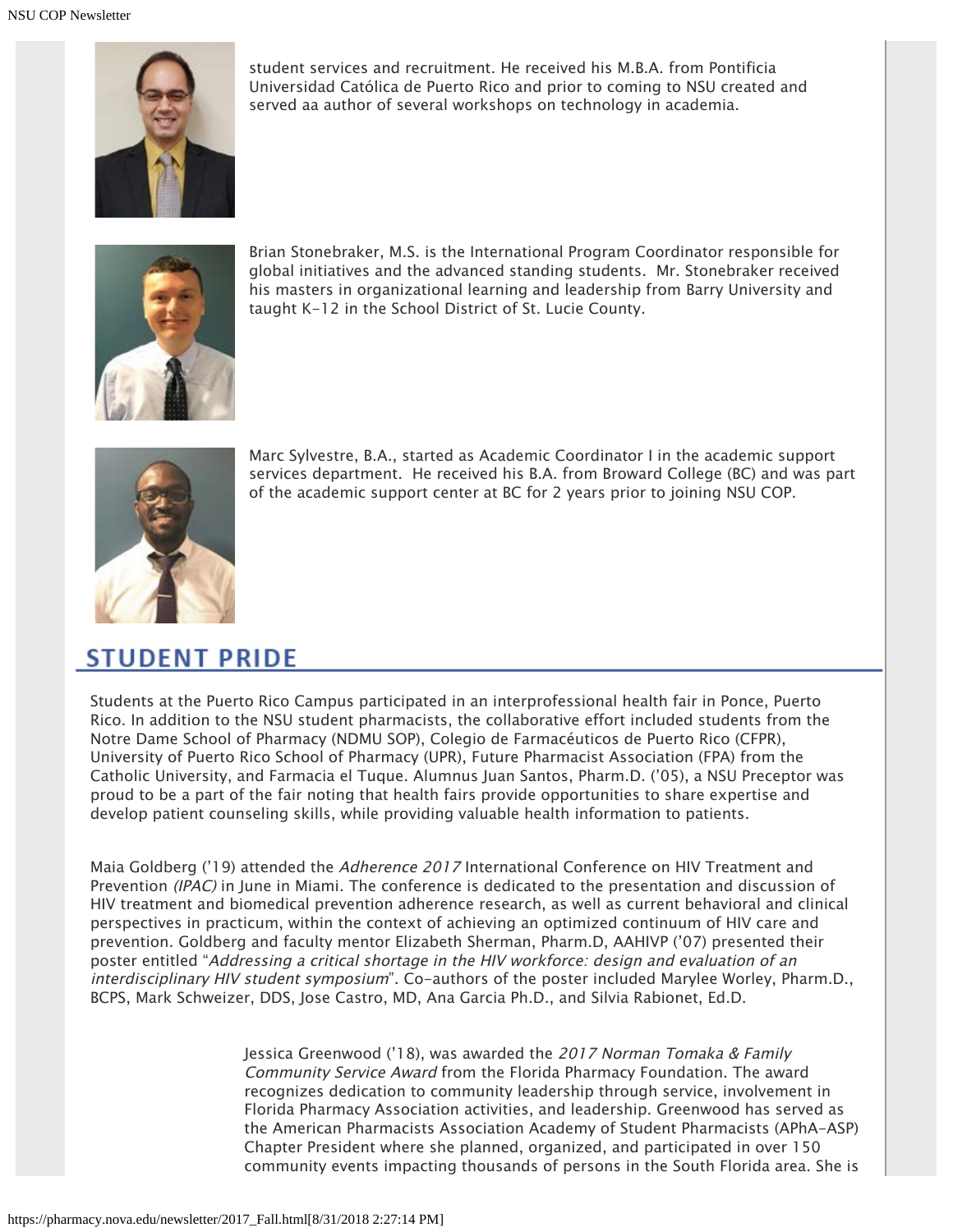

currently serving on the FPA Public Affairs Council, is a Student Trustee for the Florida Pharmacy Foundation and previously served on the FPA Student Affairs Council.



Fatimah Sherbeny, Pharm.D., M.S., Ph.D. candidate (2nd left) in sociobehavioral and administrative pharmacy, presented at the National Association of Boards of Pharmacy (NABP) annual meeting in Orlando. Her poster entitled "Adverse Drug Events Hospital Admission: Trend Analysis and Associated Factors". The poster was one 15 distinguished posters selected to be presented as part of the Educational Poster Session: Imagineering for the Protection of Public Health at the meeting. Pictured also: Genevieve M. Hale, Pharm.D., Nile M. Khanfar, MBA, Ph.D., and Sarah Alameddine, Pharm.D.



Annette Vidal, ('19), was selected as a PQA-CVS Scholar for 2017-18. Vidal will work with David Nau, Ph.D., on a research project related to the quality of medication use. The scholarship will help to pay for travel to the PQA annual meeting in May 2018 to present the research. Vidal is also invited to attend the PQA leadership summit on Nov 1-3, 2017. For more information on this program visit the [PQA website.](http://pqaalliance.org/academic/scholars.asp)

# **FACULTY PRIDE**

**Retirement of our own Dr. Finkel**



Richard Finkel, Pharm.D. ('92) has served the college for the past 28 years. After graduating in 1992 from the Post Baccalaureate Pharm.D. program at what was then Southeastern University of the Health Sciences, Finkel was hired as one of the early faculty members of the college. He has contributed immensely to the success of the Pharm.D. program, teaching in both core and elective courses. Always helpful and willing to go the extra mile to help his students, Dr. Finkel created online snippets to help his students study drugs and side effects, and has always had an open door and an listening ear to assist students. Dr. Finkel will return in the fall as an adjunct faculty member teaching the

Geriatric Pharmacotherapy elective and Non-Prescription Therapies so, while not present on a full-time basis, will still play an integral role in preparing student pharmacists and continuing to contribute to the success of NSU COP. We will certainly miss seeing him on a daily basis but he is looking forward to travelling and spending more time with his wife Mary and their family.

**Welcome new Faculty**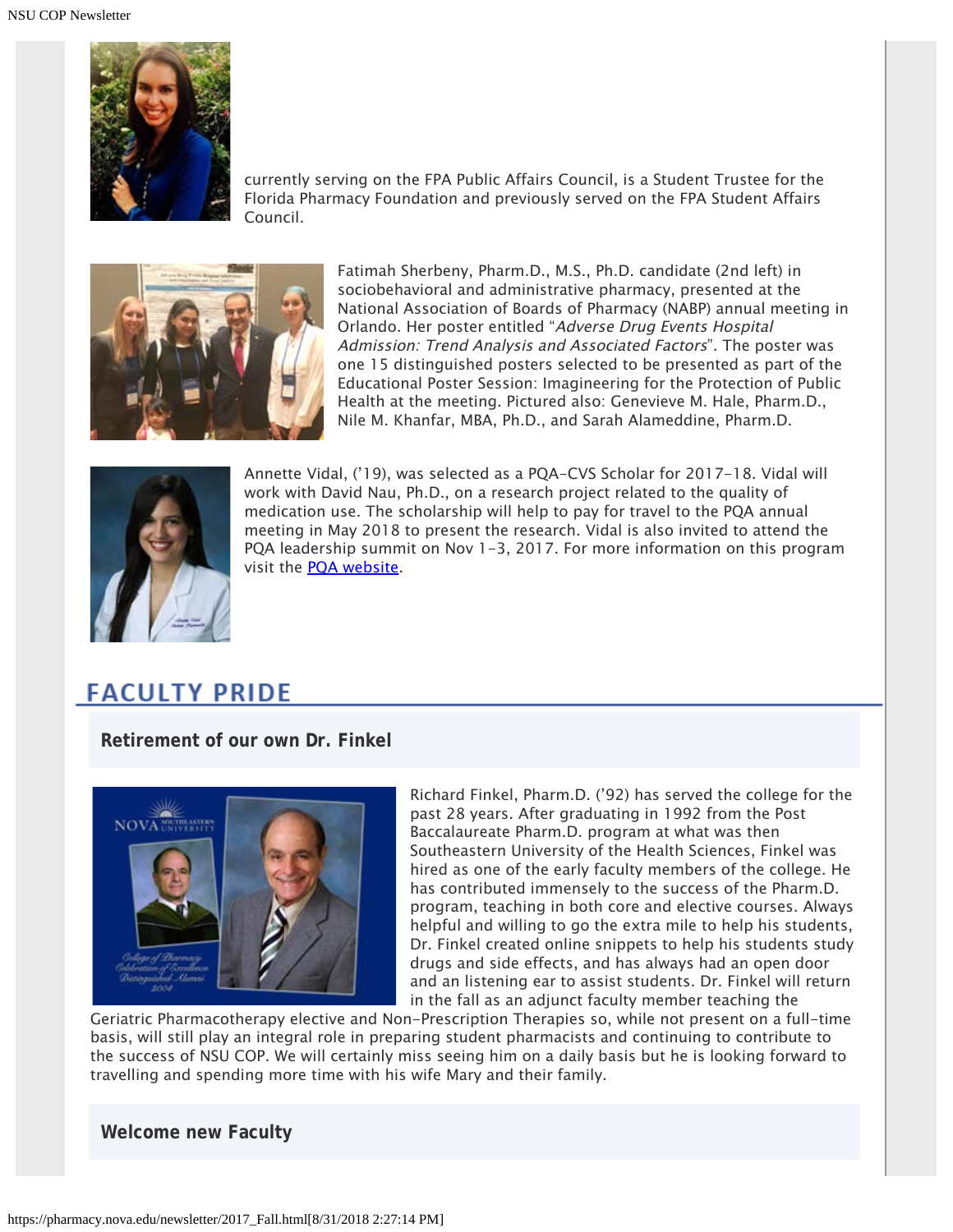

Kevin Cowart, Pharm.D., M.P.H., assistant professor, pharmacy practice earned his Pharm.D. degree at the University of South Florida College of Pharmacy, Tampa, FL. Dr. Cowart completed his PGY-1 Pharmacy Residency at Duke University Health System, Duke Regional Hospital, Durham, NC and his PGY-2 Ambulatory Care Pharmacy Residency at the University of Florida, College of Pharmacy in Gainesville, FL.



Barbara Hammer, Pharm.D., BCPS, clinical assistant professor, pharmacy practice. Dr. Hammer earned her Pharm.D. at the University of Houston, College of Pharmacy and, prior to joining the faculty at NSU COP, was a Clinical Pharmacist at Boca Raton Regional Hospital, Boca Raton, FL.



Karen Sando, Pharm.D., BCACP, BC-ADM, associate professor, pharmacy practice. Dr. Sando is a 2004 graduate of the University of Florida (UF) and served as clinical assistant professor for the past seven years at UF. Sando received her Pharm.D. degree from the University of Florida, College of Pharmacy, Gainesville, FL.

#### **Welcome new Director of Preceptor Development**



Kimmi Stultz, Pharm.D. ('07), CPh, was named Director of Preceptor Development. Dr. Stultz will be working closely with the college IPPE and APPE preceptors to develop a comprehensive preceptor development program to enhance preceptors' knowledge, skills, professional attitudes and behaviors, and values, and to maintain high quality preceptors and clinical sites which will provide superior training for COP students.

### **Faculty Notables**

Goar Alvarez, Pharm.D. ('92), was a guest on Spanish language television Contigo En La Communicad on Univision Channel 23. The topic was on the newly adopted medical marijuana law in Florida and its impact. To see the interview [click here](https://nsunews.nova.edu/dr-goar-alvarez-featured-on-univion-23s-public-affairs-show/).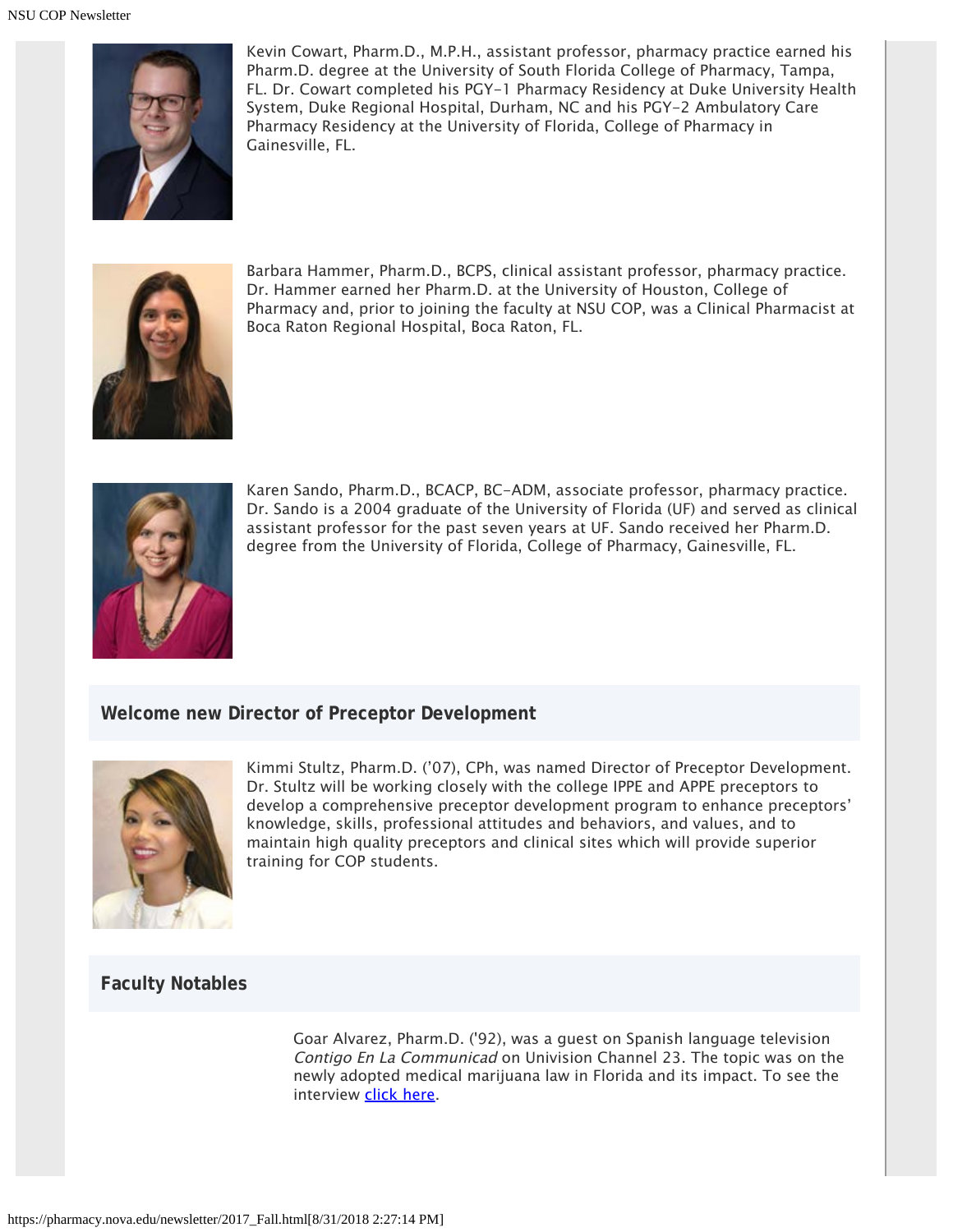



Barry Bleidt, Pharm.D., Ph.D., was named Honorary Chair for the Social and Administrative Sciences Section 2017-2018 of the American Association of Colleges of Pharmacy (AACP). The award honored his long time services to the Section.



Cynthia Moreau, Pharm.D., BCACP, became a Board Certified Ambulatory Pharmacist in July 2017.



Appu Rathinavelu, Ph.D., was featured on Translational Research and Economic Development (TRED) Talks, an online video newsletter with provides information on what's happening in research around NSU. In this TREDTalks video Dr. Rathinavelu discusses how NSU researchers are developing new and safer cancer treatments. To view the video [click here](https://www.youtube.com/watch?v=vs72UF7DVjY&feature=youtu.be).



Malav Trivedi, Ph.D., presented on the blog Different Brains® From Autism to Alzheimer's and all Brains In Between. If you'd like to know more about what epigenetics is and what research on brains is happening here in the Center for Collaborative Research (CCR) by our own Dr. Trivedi, [visit the site](http://differentbrains.org/neurometabolism-epigenetics-understanding-neurodiversity-new-metabolic-molecular-lens/) to learn more about what separates one brain from the other: the Neurometabolism and Epigenetic status of the neurons.



Albert I. Wertheimer, Ph.D., was the keynote speaker at the 2017 International Pharmaceutical Student's Federation (IPSF) World Congress Opening Ceremony in Taipei, Taiwan.

# **ALUMNI PRIDE**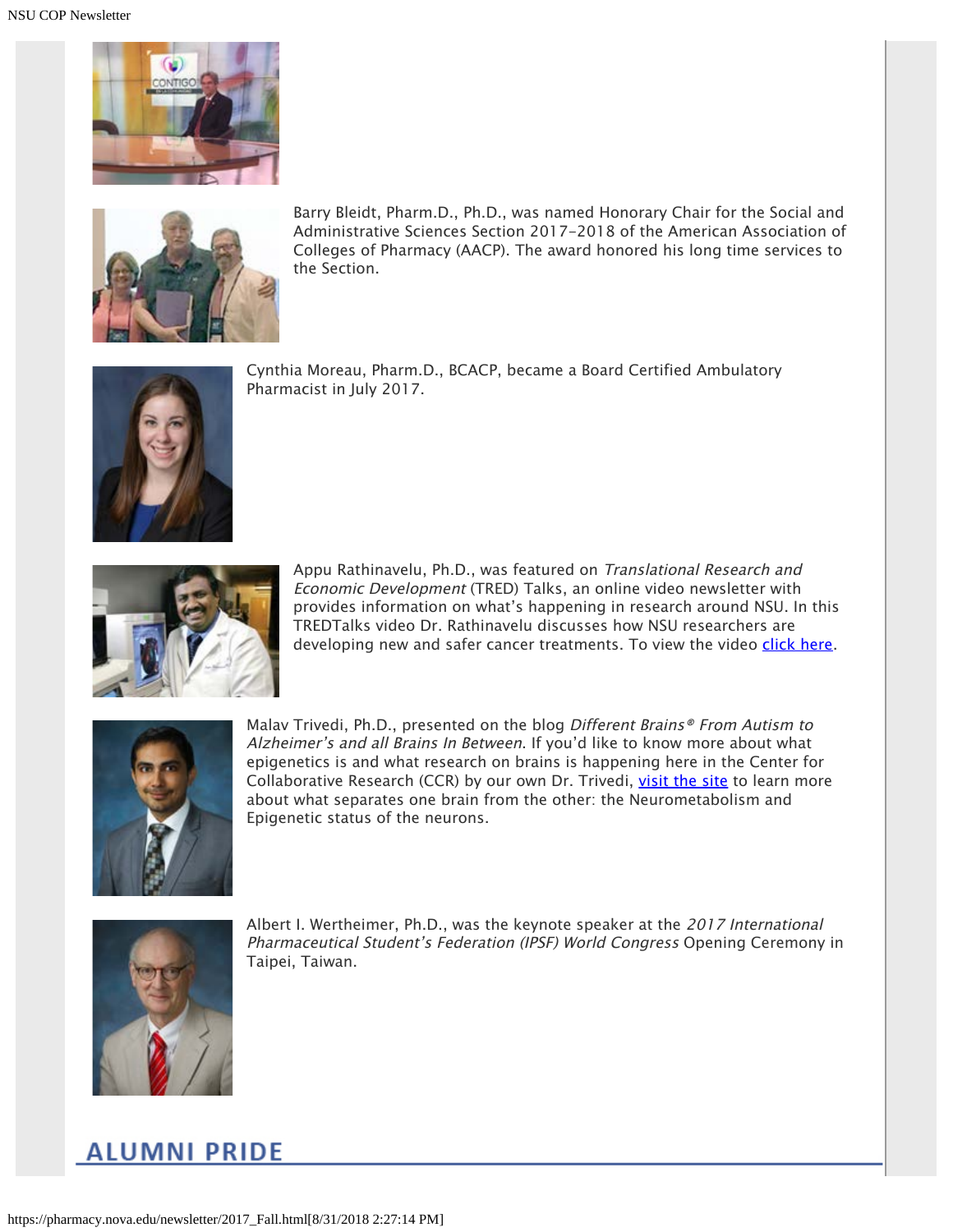Sylvia Torres, Pharm.D. ('95), was promoted to Thomas Karadosta, Pharm.D. ('04), is the Vice Senior Medical Scientific Liaison, Infectious Diseases at Allergan. Dr. Torres completed residency training at Jackson Memorial Hospital in 2007.

President Strategic Marketing at ConsortiEX in Milwaukee, WI. ConsortiEX™ is a health care pharmacy IT company.



Angela S. Garcia, Pharm.D., M.P.H. ('05) was installed as FPA President Elect at the FPA Convention on July 16, 2017. [Read more](https://nsunews.nova.edu/nsu-alumna-installed-as-florida-pharmacy-association-president-elect).



Wanda I. Santos Marrero, Pharm.D. ('07), IPPE preceptor at HIMA San Pablo, Bayamón, Puerto Rico, is recognized as an Invaluable Preceptor by the Puerto Rico campus.



Malisandra Menendez, Pharm.D. ('08), joined Seminole State College of Florida as an adjunct professor and is also a Pharmacy Manager at Walgreens.



David Pino, Pharm.D. ('10), was honored by Florida Pharmacy Association (FPA) for his three years of service as FPA Director of the House of Delegates. Dr. Pino is the Pharmacy Manager at the NSU COP Clinic Pharmacy.



Kailin Li, Pharm.D. ('11), is now an advisor at CVS Health in Woonsocket, Rhode Island, and has been with CVS Health since 2007.



Livia Macedo McCuitcheon, Pharm.D.('11), appointed assistant professor of pharmacy practice, Wilkes University, Pennsylvania.

Mitchell Nazario, Pharm.D. ('14), appointed Chief, Outpatient Pharmacy, US Army Healthcare in Fort Hood, Texas.



Deylen S. Aponte, Pharm.D. ('15), appointed Clinical Pharmacy Specialist at Central Texas Veterans Healthcare System, a multi-specialty outpatient clinic.



Valerie Guerrier, Pharm.D. ('15), started at Wellington Regional Medical Center, Wellington, FL, as a Clinical Pharmacist.



Melissa Santibañez, Pharm.D. ('15), appointed assistant professor, critical care, Larkin University College of Pharmacy, Miami, FL.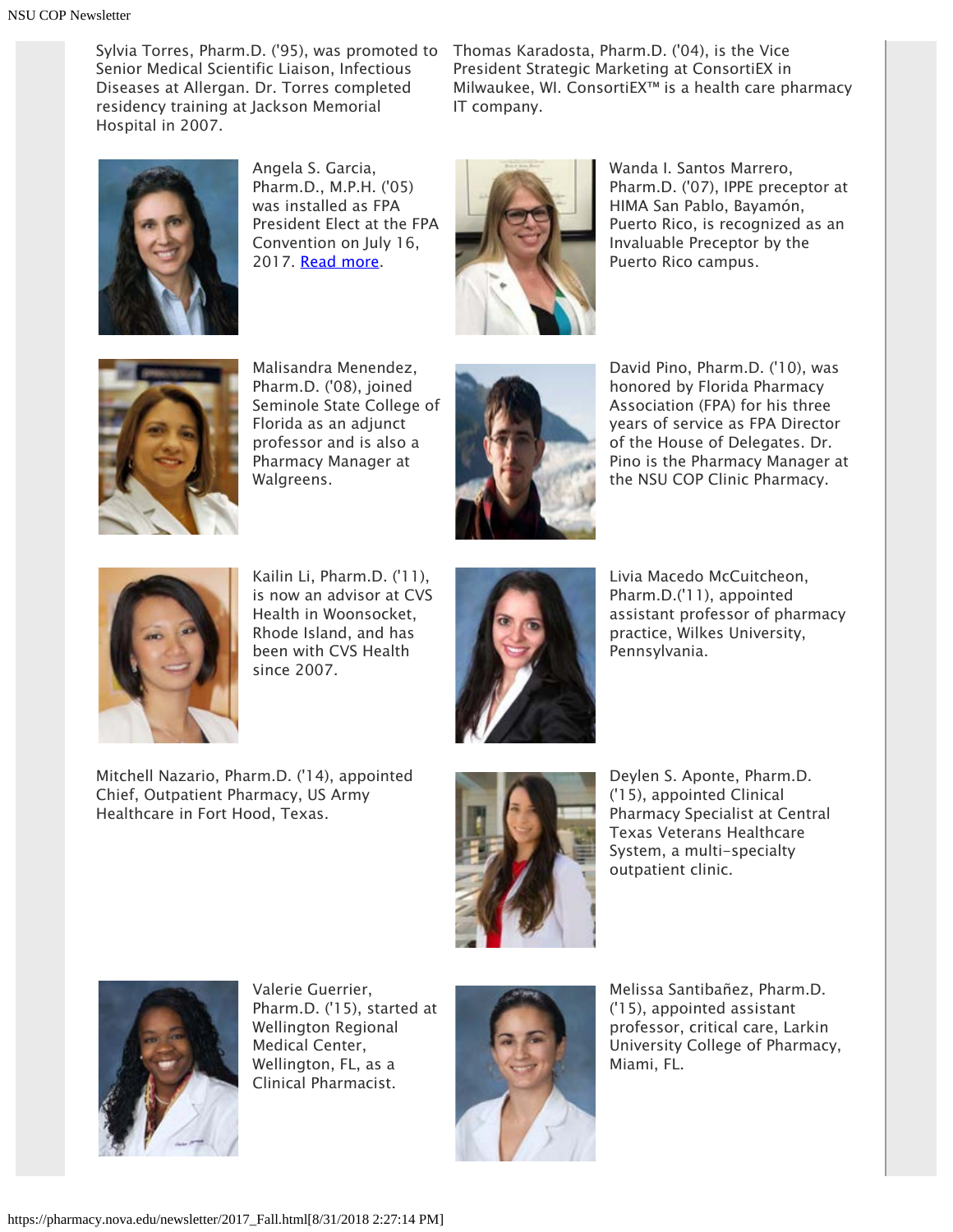

Alexa (Ali) Vyain, Pharm.D. ('15)., appointed clinical assistant professor at University of Houston College of Pharmacy, Houston, TX.



Mercedes Dorado Rodriguez, Pharm.D. ('17) started at Farmacia Cristina in Puerto Rico.



Akesha Edwards, Ph.D. ('17), appointed assistant professor pharmacy practice at University of Findlay, Ohio.

### **Upcoming 30th anniversay alumni reunion**



NSU COP will celebrate 30 years of excellence (1987-2017) this November 4, 2017. Please join us on Saturday, November 4, 2017, at 7 pm at the Crowne Plaza hotel at 4000 S Ocean Dr., Hollywood, FL 33019. For more information and to register visit our [30 Years of](http://www.cvent.com/events/college-of-pharmacy-alumni-homecoming-reception-celebrating-30-years-of-excellence/event-summary-e217efc96b0b483281527d2930f393cf.aspx) [Excellence invitation](http://www.cvent.com/events/college-of-pharmacy-alumni-homecoming-reception-celebrating-30-years-of-excellence/event-summary-e217efc96b0b483281527d2930f393cf.aspx) or contact [copalumni@nova.edu.](mailto:copalumni@nova.edu)

#### **Have you updated your email?**

Effective September 1 the email for life alumni benefit ended. Alumni using NSU emails will need to forward these emails to their personal email accounts. New alumni will have 90 days after degree conferral until the nsu email accoun is deactivated. For more information on the discontinuing of the @nova.edu [alumni email benefit](https://www.nova.edu/oiit/office-365/mynsumigration/index.html) visit alumni email benefit.

### Tell us your story

**Email your updates and stories to [copalumni@nova.edu.](mailto:copalumni@nova.edu) Please include one or two high resolution photos when possible.**

### **GLOBAL PRIDE**

**SharksRx around the world**

Two travel study programs were completed this summer: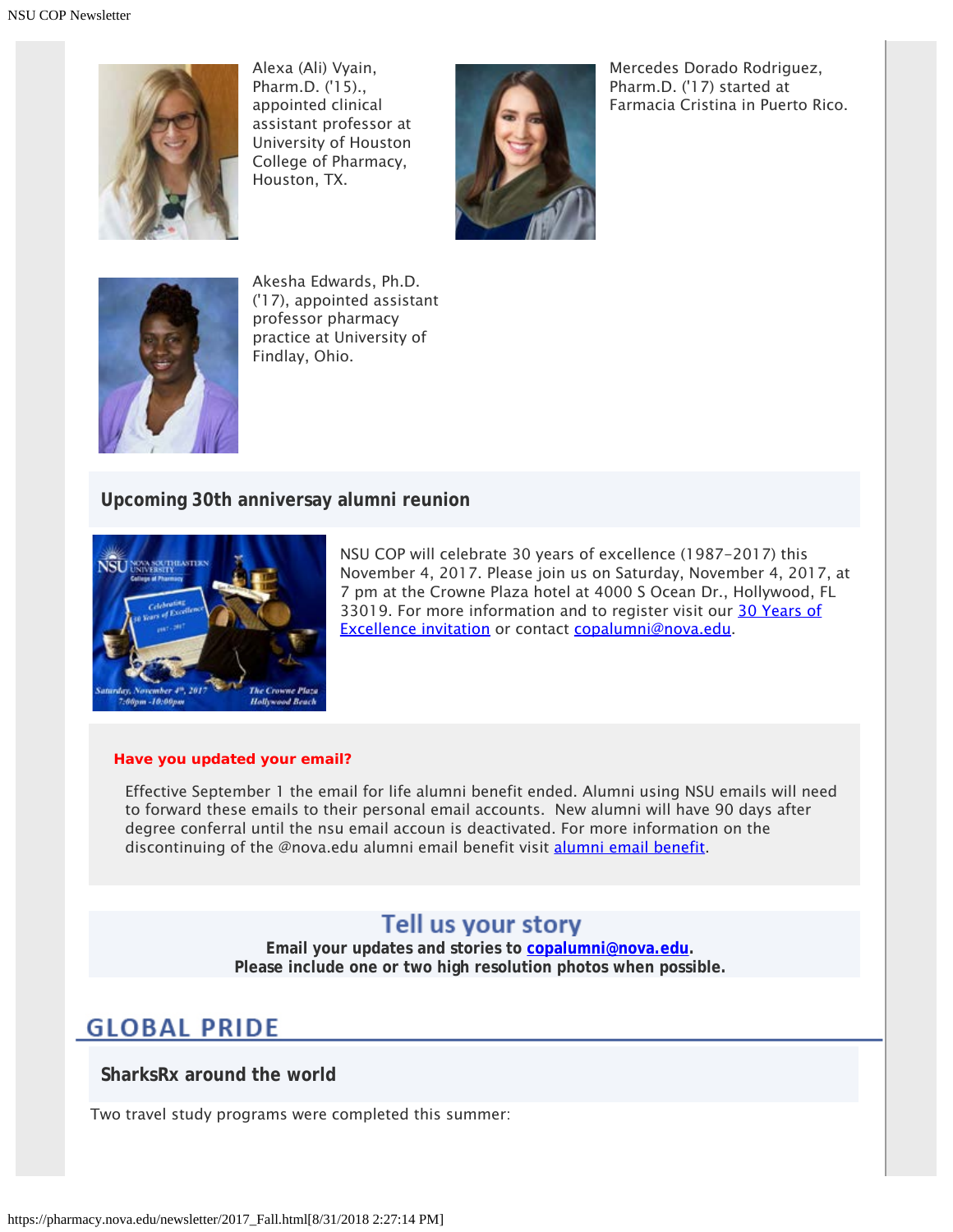

#### ARGENTINA

Students and faculty spent 18 days studying and practicing alongside medical professionals providing health care to the underserved community in Santo Tomé. Clinical activities were coordinated by the Department of Primary Health Care and Clinical Therapeutics of the Instituto Universitario de Ciencias de la Salud (IUCS). Activities included patient care discussions, clinic rotations, workshops and classes, immersing students into the epidemiological profile of the region, and treatment and medication therapies for different pathologies. In addition to visiting cultural sites in Buenos Aires, the group visited the Esteros del Iberá National Park and world famous Igazú Falls.



#### SLOVAKIA/ITALY

Continuing our collaboration with Comenius University in Bratislava, faculty and students spent 18 days studying pharmaceutical technology, pharmacognosy and botany, as well as learning about the health care system in Slovakia and the European Union. Visits to local pharmacies and hospitals, the state institute for drug control and a local pharmaceutical plant enhanced the didactic curriculum. After cultural tours of the host city, a day trip to Vienna, Austria, a tour of a pharmaceutical complex in Milan, Italy, the travel study ended in Florence, Italy. Third year student Yana Vorontsova stated this experience was beyond anything she could have imagined and would recommend NSU travel study programs to students seeking to expand their knowledge of global pharmacy.

### **Exploring opportunities in Cuba**

NSU COP is one of the first NSU colleges to visit Havana, Cuba. A team of faculty, alumni, and students, including Dean Lisa Deziel, Pharm.D., Ph.D., and Matthew Seamon, Pharm.D., J.D., associate professor and chairperson of the pharmacy practice department presented a proposed partnership at the IV Encuentro de Ciencias Farmaceuticas y Alimentarias, visited an anti-doping lab, and distributed donated supplies to Siervas de Maria, Ministras de los enfermos from Broward Meat and Fish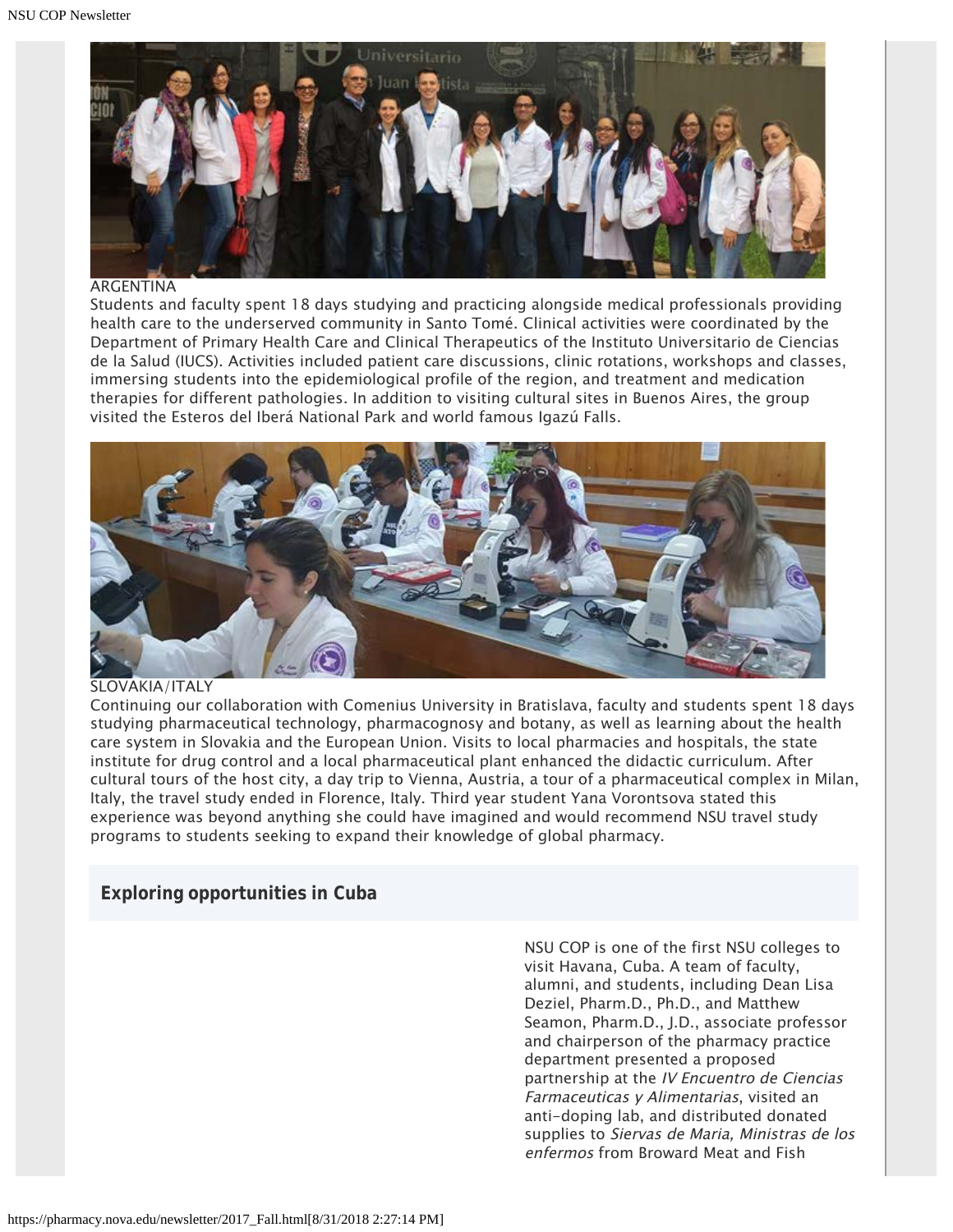

Company, Dr. Mark Damerau, DMD, Pill Box Davie, Skyemed Pharmacy, Debra Edwards Juicery Rx, and Liberty Pharmacy. In addition, the college is exploring opportunities to collaborate with Cuba's Ministry of Public

Health and the University of Havana. This collaboration will be multi-faceted and include a Travel Study Program, opportunities for Pharm.D. students to complete Advanced Pharmacy Practice Experiences (APPEs) in Cuba, and faculty exchanges among other emerging ideas. To view some of the exciting activities visit **NSU COP in Cuba** YouTube video.

**Apotex, Inc. invites NSU COP to Canada**



This summer Apotex, Inc., a Canadian pharmaceutical company with presence in Broward County, provided scholarships for NSU COP students and a faculty member to travel to its corporate headquarters and main facilities in Toronto, Canada. The three-day visit included tours of research and development, production, and distribution. Several meetings were held with senior executives as well as co-op students from universities across Canada completing their required work experience at Apotex, Inc., and a visit to the University of Waterloo School of Pharmacy. Ashini Shah, ('18) stated this was the best time and thanked Apotex, Inc. and NSU COP for providing this amazing

experience. Pictured on the left - Elizabeth Shepherd, Pharm.D., assistant dean, strategic partnerships and program development with students in Toronto, Canada.

### **Interprofessional medical mission to Dominican Republic with** *Jose's Hands*

Two Pharm.D. students participated in an inter professional trip to the Dominican Republic in July. Class of 2019 students Victor Alvarez-Guerra and Lyan Porrato from the Puerto Rico Regional Campus assisted in providing pharmaceutical care to underserved and underrepresented persons at clinics throughout the area. In addition to provide much needed service, the students took donations of non-prescription drugs, toys, and clothing for distribution.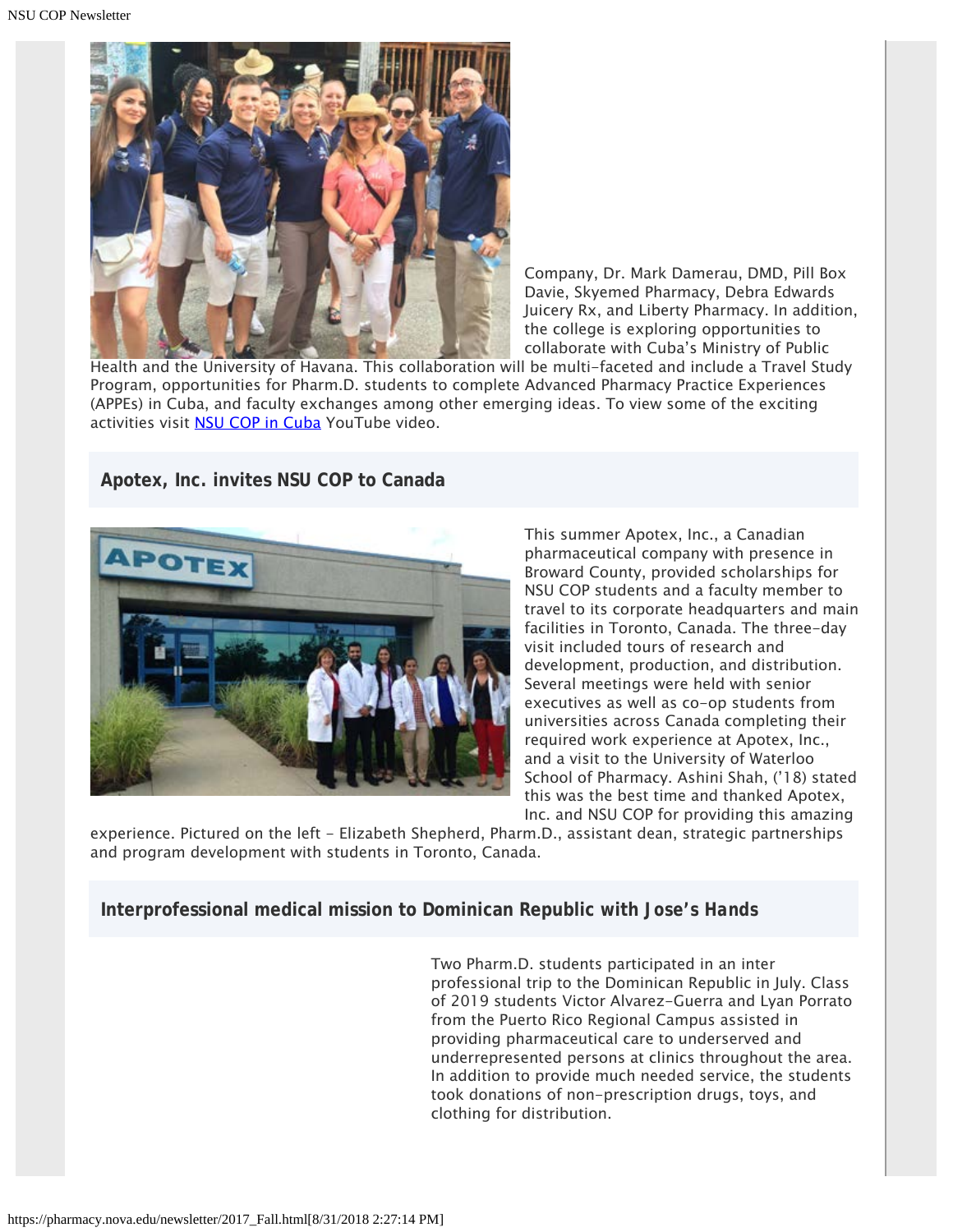

**Officials from Slovakia visit NSU College of Pharmacy**



NSU College of Pharmacy hosted two guests from Comenius University in Bratislava, in August. Sponsored by the Erasmus Programme, a European exchange program encouraging cooperation and the growth of international studying, Kristína Piatničková from the Faculty of Pharmacy, and Veronika Haberlandová from the Office of International Relations met with students, faculty, and administrators in the college and from across the university to share ideas

and discuss new opportunities for collaboration. The visitors were impressed with the large number of resources offered to students and the new prospects fostered by this growing relationship between Nova Southeastern University and Comenius University in Bratislava. NSU is one of a handful of US universities that have the opportunity to participate in the Programme. Shown in the picture are members of the College of Pharmacy with the visitors (L-R: Brian Stonebraker, Elizabeth Shepherd, Ana Castejon, Kristína Piatničková, Veronika Haberlandová, Dawn DaCosta, and Robert McGory). [Read the](https://nsunews.nova.edu/officials-from-slovakia-visit-nsu-college-of-pharmacy/) [story in](https://nsunews.nova.edu/officials-from-slovakia-visit-nsu-college-of-pharmacy/) [Sharkbytes](https://nsunews.nova.edu/officials-from-slovakia-visit-nsu-college-of-pharmacy/).

### **NSU PRIDE**

**NSU receives international award for innovative alumni program**



The Council for Advancement and Support of Education, headquartered in Washington, D.C., with members around the world, recently named NSU a bronze award winner of its 2017 Circle of Excellence awards program. NSU was recognized for its innovative method to measure alumni engagement. [Read more](http://www.case.org/Awards/Circle_of_Excellence/About_COE/Previous_Winners/2017_Winners/Winners_by_Institution_.html)

**Realizing Potential**



Help support the College of Pharmacy student scholarships and research. To find out more about what the college is doing [click here](https://www.nova.edu/publications/realizingpotential/pharmacy/). To donate to the College [click here](https://realizingpotential.nova.edu/give/index.html?area=Research&designation=AutoNation%20Institute%20for%20Breast%20and%20Solid%20Tumor%20Research), and remember to select College of Pharmacy for your donations. For more information on how to donate or be involved, contact us at [copalumni@nova.edu](mailto:copalumni@nova.edu).